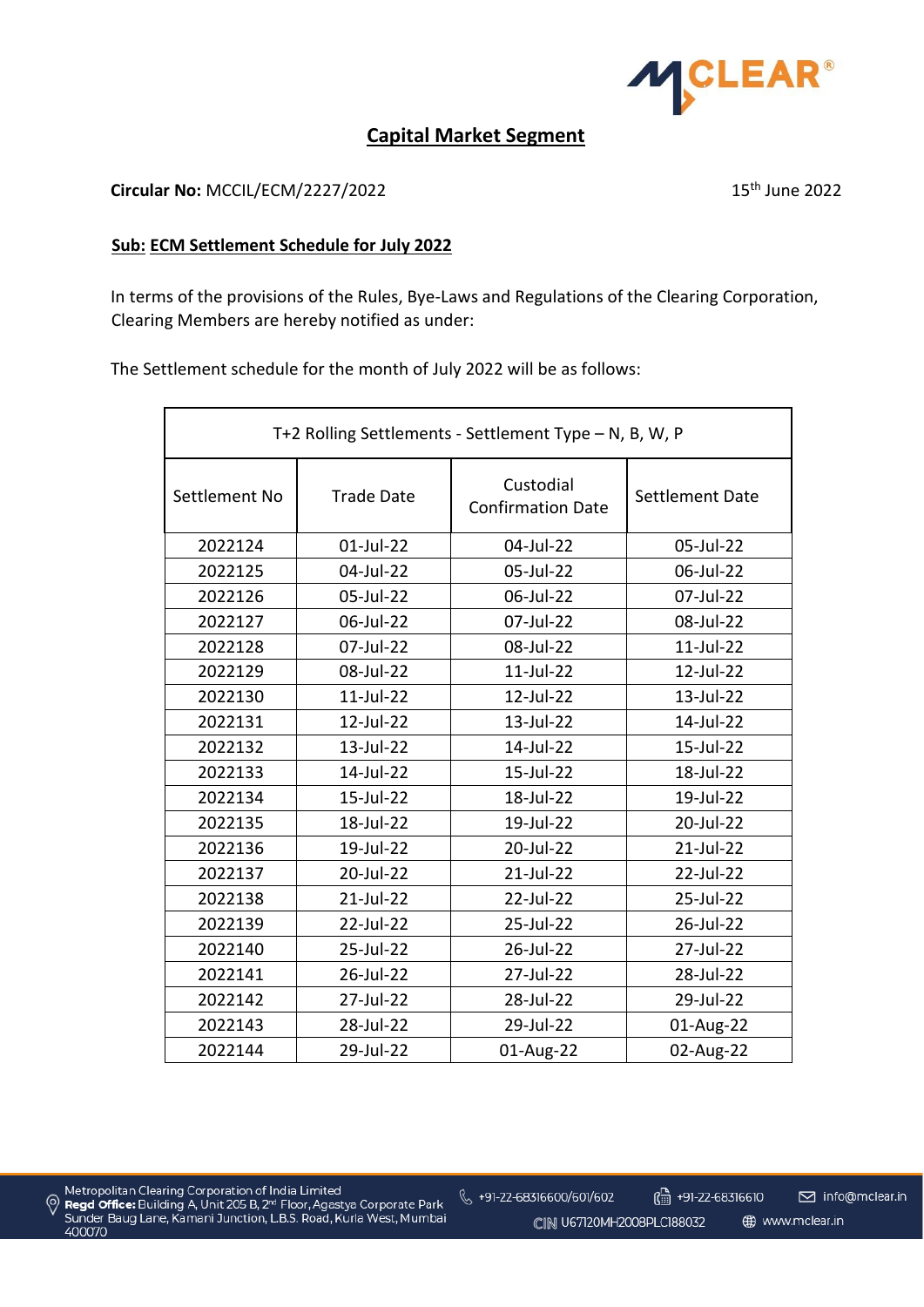

| T+1 Rolling Settlements - Settlement Type - M&Z |                   |                                       |                 |  |  |
|-------------------------------------------------|-------------------|---------------------------------------|-----------------|--|--|
| Settlement No                                   | <b>Trade Date</b> | Custodial<br><b>Confirmation Date</b> | Settlement Date |  |  |
| 2022624                                         | 01-Jul-22         | 01-Jul-22                             | 04-Jul-22       |  |  |
| 2022625                                         | 04-Jul-22         | 04-Jul-22                             | 05-Jul-22       |  |  |
| 2022626                                         | 05-Jul-22         | 05-Jul-22                             | 06-Jul-22       |  |  |
| 2022627                                         | 06-Jul-22         | 06-Jul-22                             | 07-Jul-22       |  |  |
| 2022628                                         | 07-Jul-22         | 07-Jul-22                             | 08-Jul-22       |  |  |
| 2022629                                         | 08-Jul-22         | 08-Jul-22                             | 11-Jul-22       |  |  |
| 2022630                                         | 11-Jul-22         | 11-Jul-22                             | 12-Jul-22       |  |  |
| 2022631                                         | 12-Jul-22         | 12-Jul-22                             | 13-Jul-22       |  |  |
| 2022632                                         | 13-Jul-22         | 13-Jul-22                             | 14-Jul-22       |  |  |
| 2022633                                         | 14-Jul-22         | 14-Jul-22                             | 15-Jul-22       |  |  |
| 2022634                                         | 15-Jul-22         | 15-Jul-22                             | 18-Jul-22       |  |  |
| 2022635                                         | 18-Jul-22         | 18-Jul-22                             | 19-Jul-22       |  |  |
| 2022636                                         | 19-Jul-22         | 19-Jul-22                             | 20-Jul-22       |  |  |
| 2022637                                         | 20-Jul-22         | 20-Jul-22                             | 21-Jul-22       |  |  |
| 2022638                                         | 21-Jul-22         | 21-Jul-22                             | 22-Jul-22       |  |  |
| 2022639                                         | 22-Jul-22         | 22-Jul-22                             | 25-Jul-22       |  |  |
| 2022640                                         | 25-Jul-22         | 25-Jul-22                             | 26-Jul-22       |  |  |
| 2022641                                         | 26-Jul-22         | 26-Jul-22                             | 27-Jul-22       |  |  |
| 2022642                                         | 27-Jul-22         | 27-Jul-22                             | 28-Jul-22       |  |  |
| 2022643                                         | 28-Jul-22         | 28-Jul-22                             | 29-Jul-22       |  |  |
| 2022644                                         | 29-Jul-22         | 29-Jul-22                             | 01-Aug-22       |  |  |